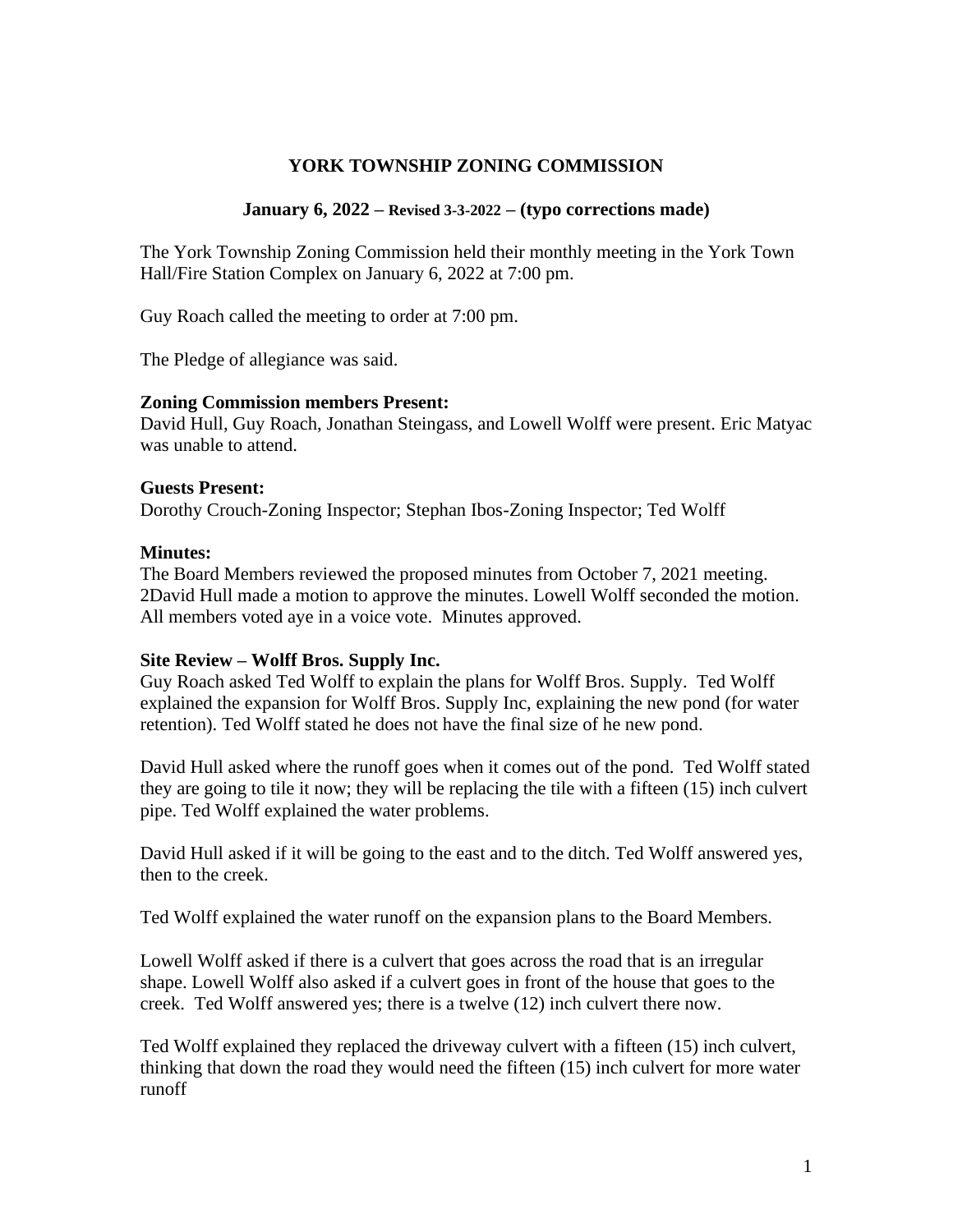David Hull asked Ted Wolff if he has gone to Medina County Storm Water Management. Ted Wolff answered not yet, he has a storm water guy looking at it but wanted to come before York Township Zoning Commission first.

David Hull stated Medina County Storm Water Management will need to sign off on the extension plans.

Ted Wolff mentioned he knows he will need to go to the Medina County Storm Water Management and have them sign off on the plans for the Wolff Bros. Supply Inc. extension.

Ted Wolff explained there will be kind of like a trough that goes between the buildings for water runoff.

David Hull stated the Board Members do not want to have the water problems on Wolff Road worse than what they already are.

Guy Roach explained he has not sat in on a proposal where the York Township Board of Zoning Appeals had granted a variance, and then have the applicant come before the York Township Zoning Commission with a different proposal than what had been approved by the York Township Board of Zoning Appeals earlier.

Jonathan Steingass noticed a discrepancy in the side yard from one-hundred thirty (130) feet to ninety-eight (98) feet side yard.

Mary Lenarth gave the Board Members a copy of the minutes from the York Township Board of Appeals meeting held on October 14, 2021 when the Public Hearing was held for Wolff Bros. Supply Inc. extension.

Guy Roach stated the plans before the York Township Zoning Commission at this moment are very different; difference of square footage, entire building is different, distances have changed between property lines, road right of ways, driveways changed, no access to the driveway, and many other changes have been made.

Guy Roach went on to state he is not sure if this is something that should go back to the York Township Board of Zoning Appeals for their reconsideration or if the Variance is such that the York Township Zoning Commission can go ahead and approve the Site Plan.

Board Members, Ted Wolff and Dorothy Crouch went over the new plans for Wolff Bros. Supply.

Guy Roach stated he sees many things in the plans that must go before the fire inspector.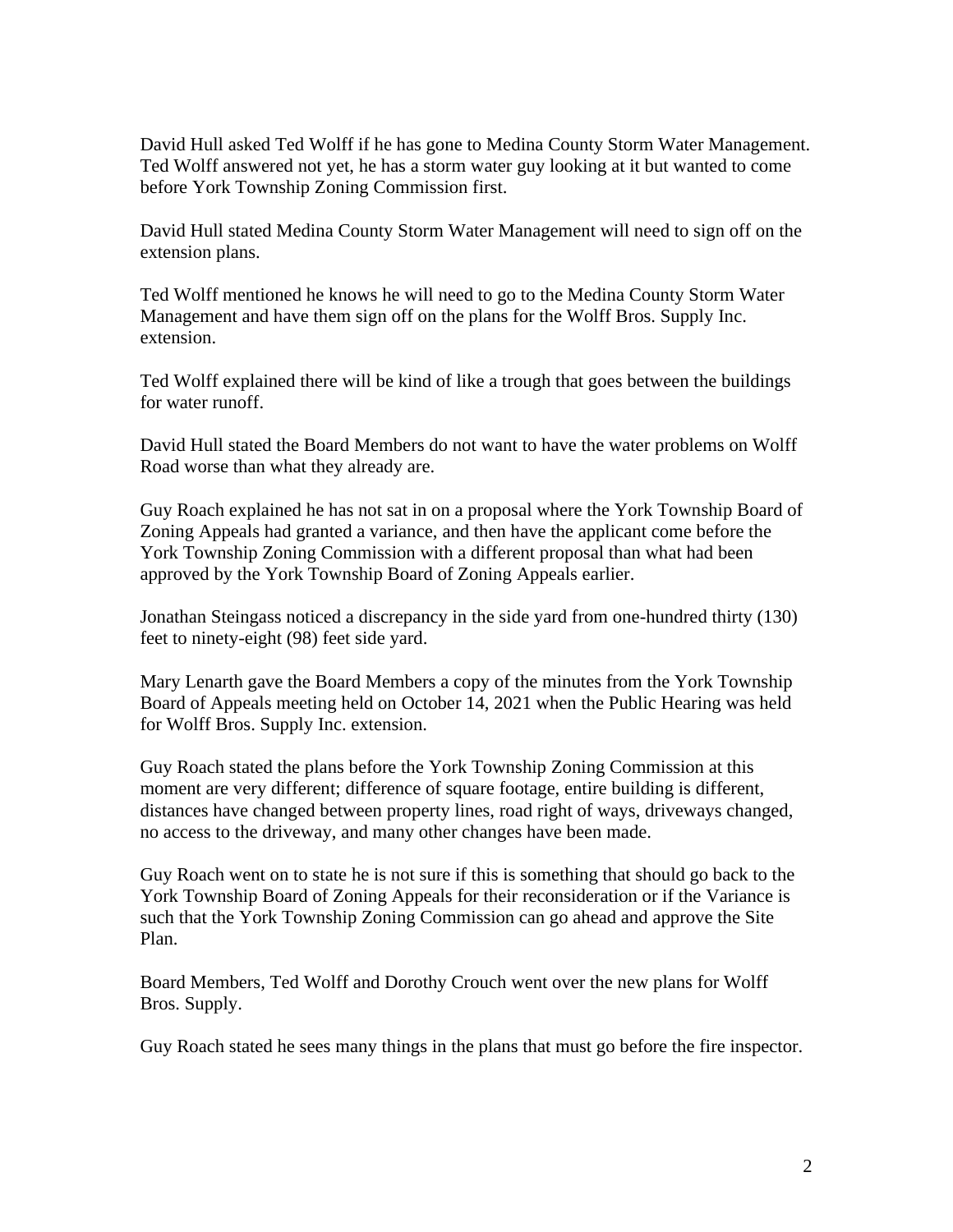Dorothy Crouch explained she was not aware of all the changes that have been made to the Wolff Bros. Supply Inc. extension and feels this should be given to the Medina County Prosecutor's office to review.

Guy Roach stated that when there is a variance to the codes he feels everything must be perfect, that is the way it should to be.

Guy also explained after sitting down and going over the old plan then going over the new plan there are just too many changes that have been made, the plans are much different.

Guy Roach stated he knows the fire department will want access around the building.

Board Members, Dorothy Crouch and Ted Wolff review the Wolff Bros. Supply Inc. application.

David Hull mentioned at the York Township Board of Appeals meeting on October 14, 2021, he asked if there was a twenty (20) feet separation between the buildings, Ted Wolff stated about twenty-six (26) feet.

David Hull explained that at the time Ted Wolff explained they were trying to keep it far enough away for the connecting causeway so the equipment can be used. Ted Wolff stated that was when the docks were at the other end; they had to raise it up to get the water flow to work. Ted Wolff stated he does not think the architect understands the codes.

David Hull also mentioned the original separation between the building plans allowed for snow falling off of the roofs. David Hull asked if this is not a problem now.

Ted Wolff answered they will build the trough strong enough to hold any snow that could come off the roofs. Ted Wolff answered they were worried about the snow blowing off the higher roof onto the existing roof. David Hull mentioned the space between the buildings will fill with snow. Ted Wolff answered that is correct.

David Hull asked if any of the expansion to the West will affect the gas lines. Ted Wolff answered the gas line wants twenty-five (25) feet from road right-of-way. Ted Wolff stated he might be off, it may be one-hundred (100) feet, and he thinks the surveyor might be off.

David Hull asked if there were any restrictions regarding the granite driveway distance from the gas line. Ted Wolff answered you cannot put a gravel driveway any closer than twenty (25) feet from the gas line. Ted Wolff stated if the Fire Chief wants a driveway they could just change the building back one-hundred, eighty (180) feet.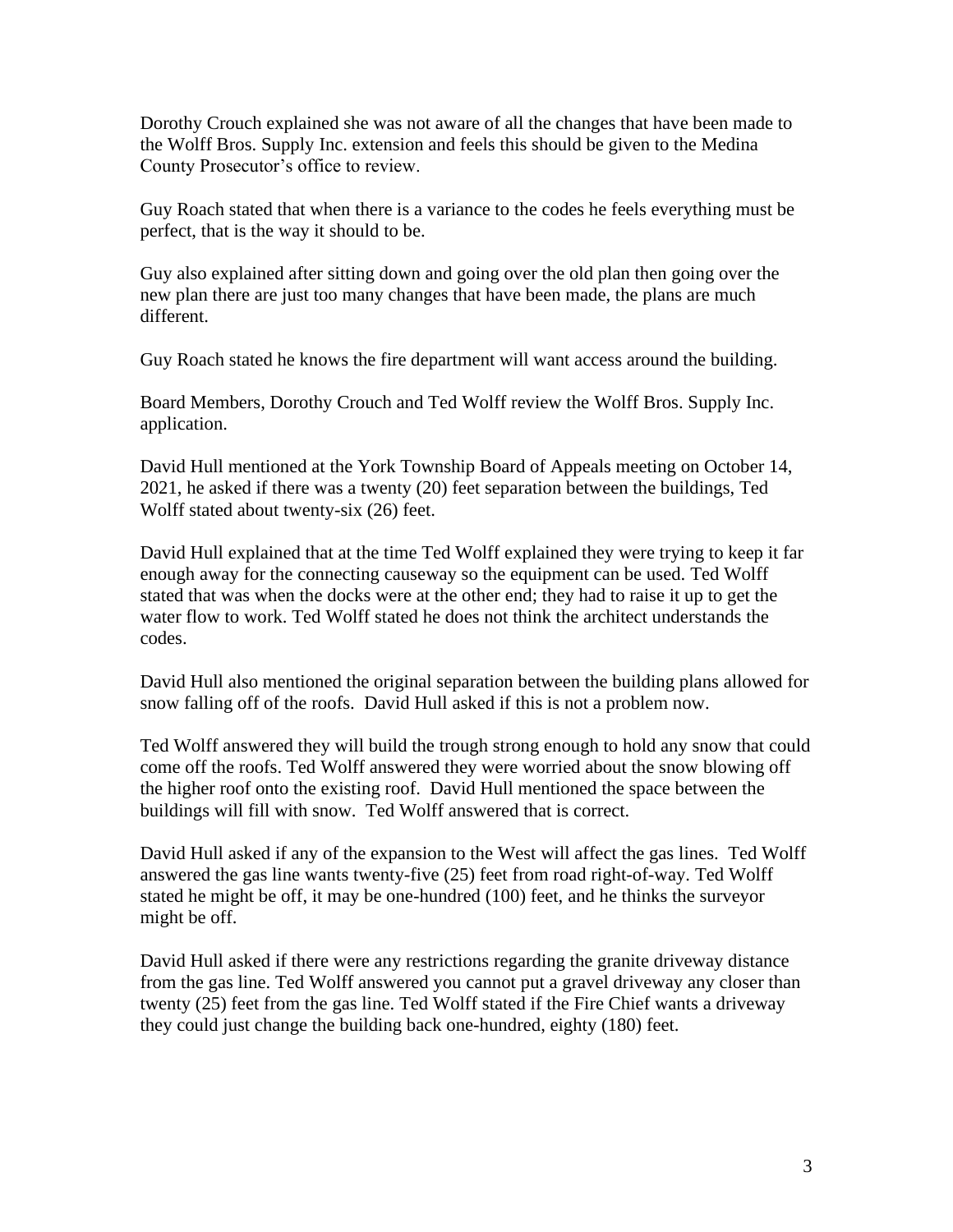The Board Members and Dorothy Crouch agreed the York Township Zoning Commission would not be able to approve anything that was not allowed in the Variance, the biggest thing is the square footage and the setback.

David Hull also expressed his concerns regarding Medina County Storm Water Management, but that is up to Medina County and the York Township Trustees because they maintain the culvert along with the flow of the water.

David Hull expressed his concern with the flooding in this area now.

David Hull mentioned another issue he has is how much lighting will be at the loading dock area and the other thing that was attractive with the loading dock in the back was it would be less visible towards the other residents down the street.

David Hull asked about the trucks coming in at night with their lights. Ted Wolff stated the trucks back in to transfer their load, should not be any more lighting that what is currently in the parking lot now.

David Hull expresses his concern for the lights on the trucks coming in and out disturbing the neighbors, maybe mounds to block the headlights. Ted Wolff mentioned they could continue the mound that already is there from the solar system and maybe plant some trees.

David Hull stated he is just thinking of the future since this is a Non-Conforming Use, in a Residential Area.

Lowell Wolff mentioned this is his concern also. Lowell Wolff explains Wolff Bros. Supply Inc has gone out of their way to blend in with the Residential Area and is concerned it is going to be difficult for Wolff Bros. Supply Inc to continue to grow in a Non-Conforming area and still look conforming.

Jonathan Steingass states the York Township Board of Zoning Appeals did approve the application for Wolff Bros. Supply Inc; the main problem is the total square footage.

Jonathan Steingass goes on to explain Wolff Bros. Supply Inc is well under the square footage that was allowed, the only issue he has is the discrepancy in the ninety-eight, thousand (98,000) feet side yard. Jonathan Steingass stated if that could be cleaned up he thinks it is a good plan.

David Hull stated he would like to have this sent back to the fire department.

Jonathan Steingass agreed the fire department needs to see these new plans.

Guy Roach suggest there are too many questions that need to be answered at this time.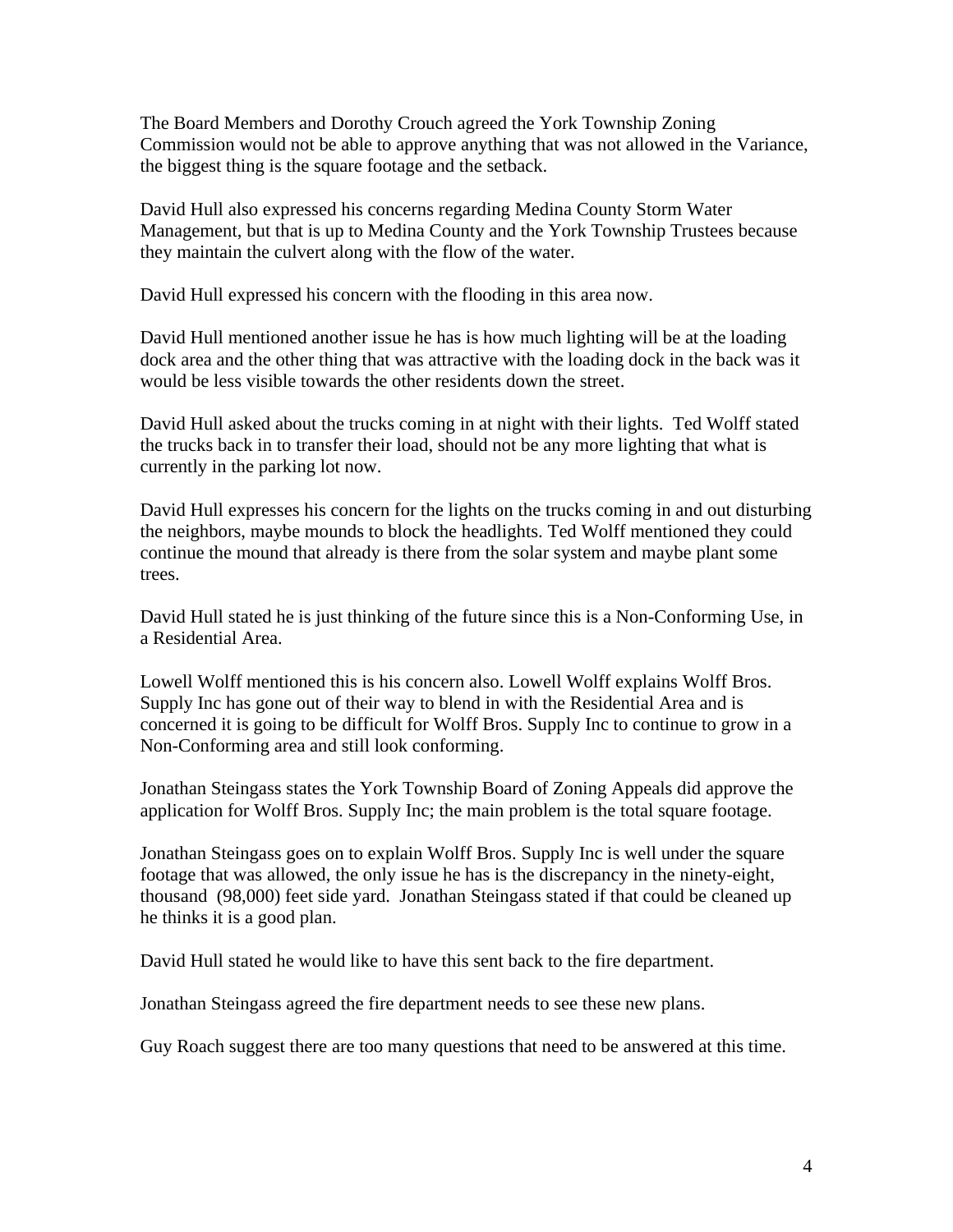The Board Members and Dorothy Crouch review the minutes from the York Township Board of Zoning Appeals dated October 14, 2021.

The Board Members, Dorothy Crouch and Ted Wolff discuss the questions, concerns, application, and discrepancies in the Site Review for Wolff Bros. Supply Inc

The Board Members and Dorothy Crouch reviewed the motion made by the York Township Board of Appeals on October 14, 2021; the motion was to grant the variance request from Ted Wolff on behalf of the Wolff Bros. Supply Inc. per the site plan submitted.

The Board Members and Dorothy Crouch agreed the York Township Board of Appeals approved the site plans as submitted, the plans have been changed.

Guy Roach explained how important it is for the fire codes to be met.

The Board Members and Dorothy Crouch suggested for Ted Wolff to contact Fire Chief Jason Creamer for guidance regarding the expansion.

Dorothy Crouch stated she will be contacting the Prosecutor's Office.

David Hull made a motion to table the Site Plan Review for Wolff Bros. Supply, Inc. until the next meeting, February 3, 2022. Jonathan Steingass seconded the motion.

Guy Roach explained to Ted Wolff that there are two different plans regarding the fire department. The Board Members need a good clean Site Plan.

All members voted aye in a voice vote. Site plan will be continued next month, February 3, 2022,

Guy Roach confirmed with Dorothy Crouch that she will contact the Prosecutor's Office.

Dorothy Crouch introduced Stephan Ibos, who will be the Zoning Inspector in training starting on Monday January 10, 2022.

### **Correspondence:**

Guy Roach mentioned the York Township Trustees did approve the Proposed Amendments to the York Township Zoning Resolution.

Dorothy Crouch stated that George Smerigan is working on the new edition of the York Township Zoning Resolution.

# **Organizational Meeting:**

Mary Lenarth gave the Board Members a new copy of the meetings for the York Township Zoning Commission for 2022.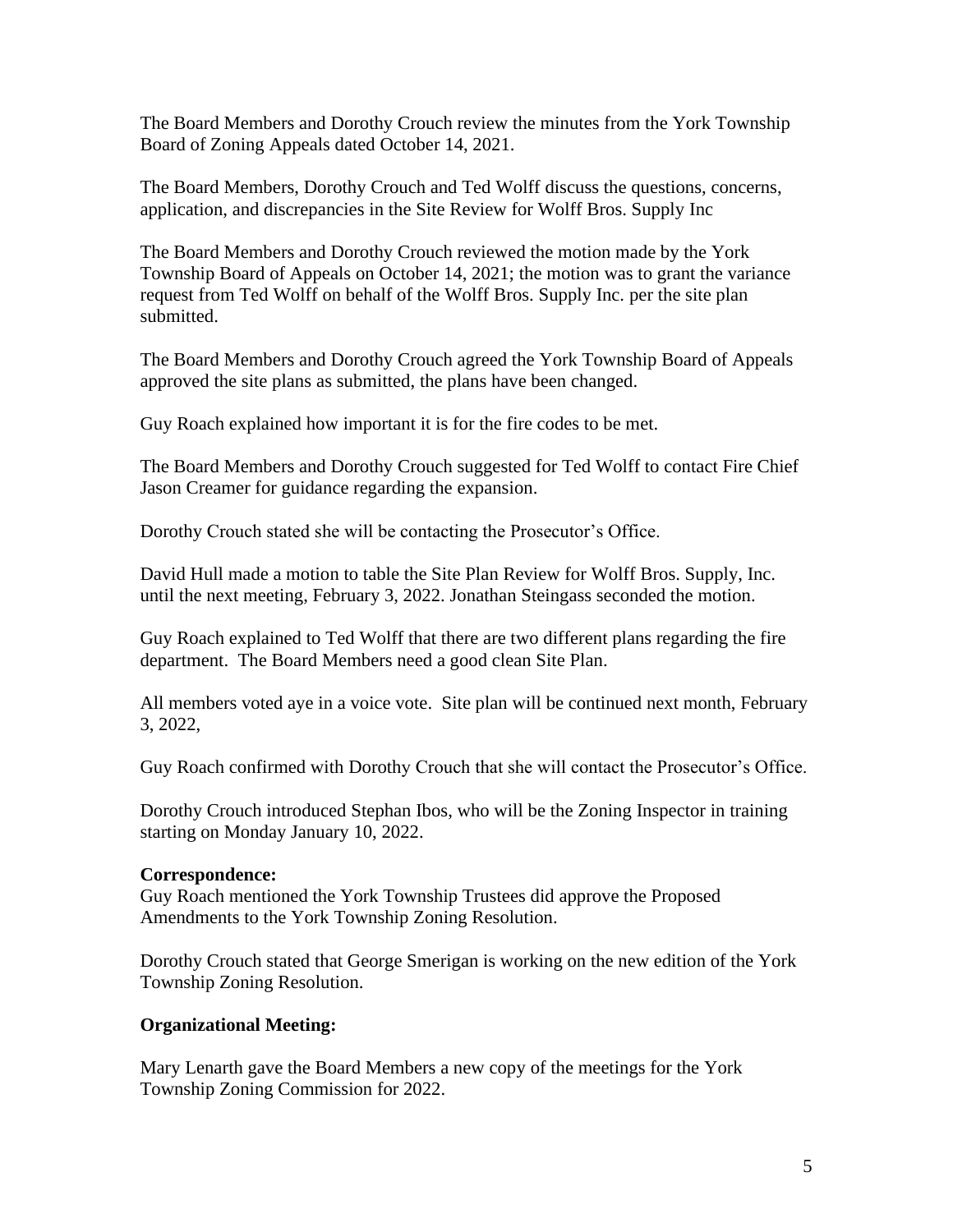The Board members reviewed the York Township Zoning Commission Organization Meeting Guidelines.

David Hull made a motion to approve the York Township Zoning Commission Organization Meeting Guidelines. (Exhibit A) Second by Jonathan Steingass. All members voted aye in a voice vote. Motion approved.

Board Members called Eric Matyac; since Guy Roach is current Chairperson he asked Eric Matyac if he would consider being Chairperson. Eric Matyac stated would.

Lowell Wolff nominated Eric Matyac for Chairperson. David Hull seconded the motion. All members voted aye in a voice vote. Motion approved.

Lowell Wolff nominated Dave Hull for Vice Chairperson. Jonathan Steingass seconded the motion. All members voted aye in a voice vote. Motion Approved.

# **Old Business:**

None

# **New Business:**

Guy Roach mentioned that the Board Members will move forward to revise the York Township Comprehensive Plan.

David Hull said this will work out well since the Censes data has been completed.

Jonathan Steingass made a motion to thank Guy Roach for his very capable job of Chairperson for 2021.

\_\_\_\_\_\_\_\_\_\_\_\_\_\_\_\_\_\_\_\_\_\_\_\_\_\_\_\_\_\_\_\_\_ \_\_\_\_\_\_\_\_\_\_\_\_\_\_\_\_\_\_\_\_\_\_\_\_\_\_\_\_\_\_\_

# **Adjourn:**

David Hull made a motion to adjourn the meeting at 8:30pm. Jonathan Steingass second the motion. All members voted aye in a voice vote. Meeting adjourned.

Guy Roach, Chairperson Mary Lenarth, Secretary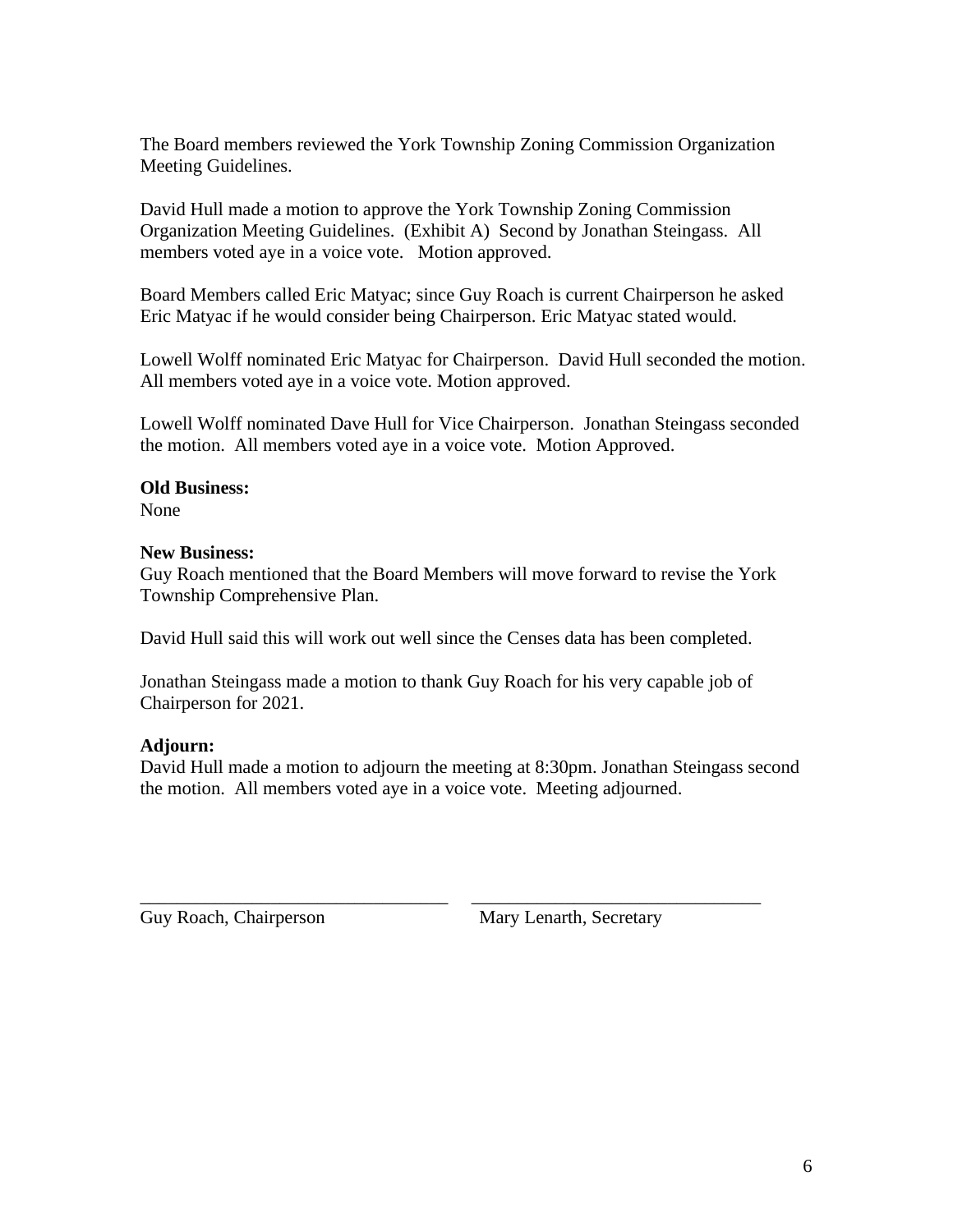# **EXHIBIT A**

### **York Township Zoning Commission Organizational Meeting Guidelines**

#### **January 6, 2022**

**1. Regular meetings:** Regular meeting of the Commission will be held the first Thursday of each month at 7:00pm. Unless otherwise provided, all meetings will be held the York Township Hall/Fire Station Complex, located at 6609 Norwalk Road.

The clerk shall give notice of the regular meetings by posting a copy of this resolution on the bulletin board at the Township office and notify the Medina Gazette. If the date, time or location of a regular meeting is changed, notice of the change shall be posted as provided in this section at least three (3) days prior to the meeting.

**2. Special and emergency meetings:** Special meeting of the Commission will be held at the call of the Chairman, or the Vice Chairman, or two members of the Commission. The call for a special meeting shall specify the date, time, location, and purposes of the meeting. Unless otherwise provided, special meetings will be held at the same location as regular meetings.

The Clerk shall give notice of the date, time, location, and purposes of a special meeting other than an emergency meeting by posting in the same location(s) as provided for posting notice of regular meetings. Notice shall be posted as far in advance of the meeting as practicable, but not less than twenty-four (24) hours prior to the meeting.

If there is sufficient time to provide twenty-four (24) hours notice, the Clerk shall give notice of an emergency meeting in the same manner as notice of a non-emergency special meeting. Otherwise, notice of an emergency meeting is not required.

**3. Alternate:** An alternate shall be asked by the Chairman to be seated with the Commission if there is a vacancy at the beginning of the meeting. If a regular Commission member arrives later than fifteen (15) minutes after the meeting began the alternate will remain the voting member. If the regular members arrives earlier than fifteen (15) minutes after the meeting began they can replace the alternate as the voting member if a public hearing or site plan review has not begun. Only a member that has heard all testimony can vote.